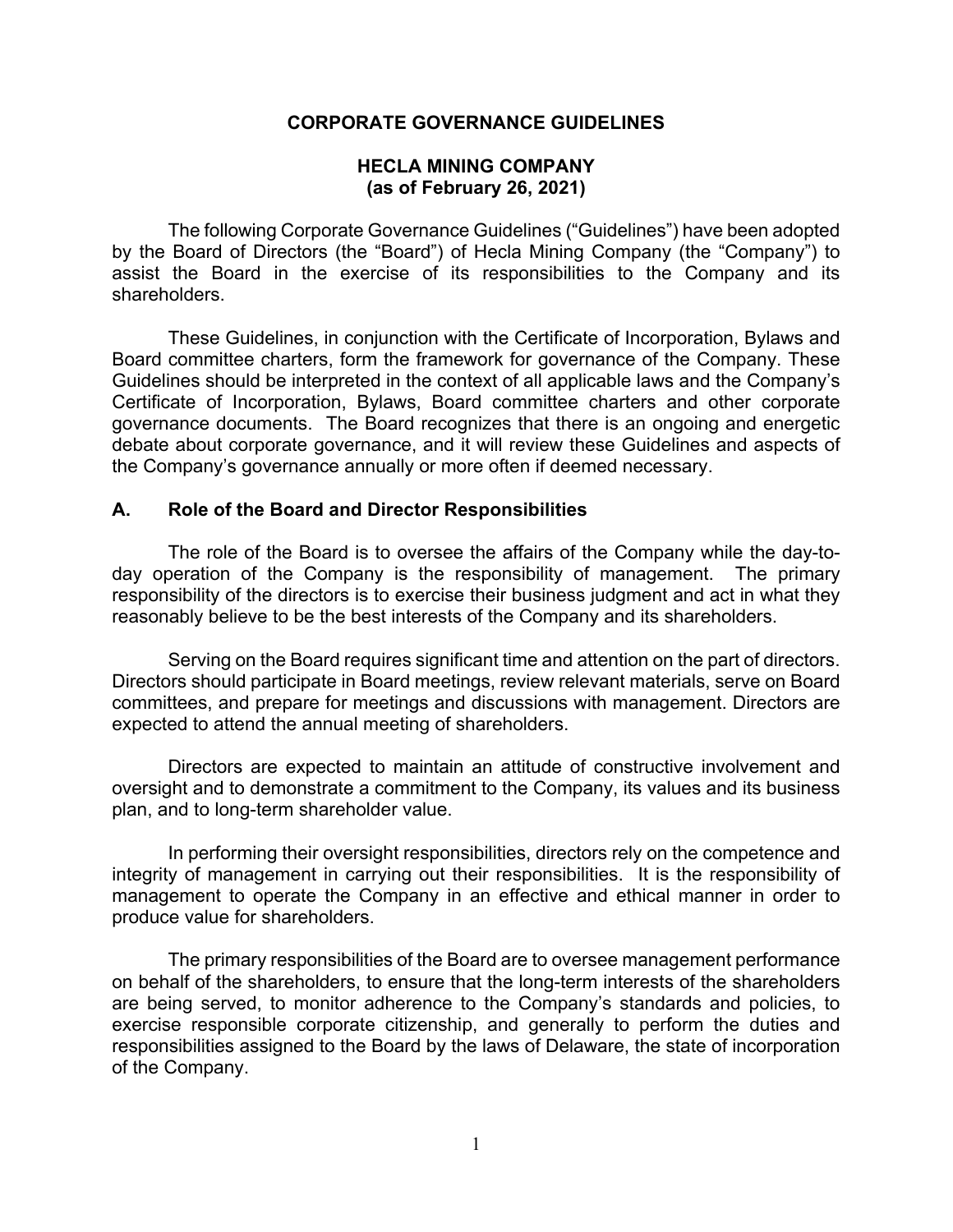The Board fulfills these functions by, among other things:

- overseeing the management of the business and affairs of the Company;
- succession planning for Chief Executive Officer and other senior executives;
- selecting and recommending to the shareholders' appropriate candidates for election to the Board;
- reviewing and, where appropriate, approving the business plans, major strategies, and financial objectives of the Company;
- overseeing risk management by satisfying itself that the risk management processes designed by management are adequate and functioning as designed;
- evaluating Board processes and performance and the overall effectiveness of the Board;
- evaluating the performance of the Company and its senior management;
- verifying that processes are in place to maintain the integrity of the Company's financial statements, accounting practices, and risk management policies, to ensure compliance with applicable laws and regulations; and
- adopting policies of corporate conduct to assure compliance with applicable laws and regulations and to assure maintenance of necessary accounting, financial, and other controls.

The Board will meet at least four times per year and will hold additional meetings when needed to address issues of special concern or urgency.

### **B. Board Leadership**

 The Board has no fixed rule as to whether the offices of Chairman of the Board and Chief Executive Officer should be vested in the same person or two different people, or whether the Chairman of the Board should be an employee of the Company or should be elected from among the non-employee directors.

 The Board annually elects one of its members to serve as Chairman of the Board. The Chairman of the Board shall preside at all meetings of the Board and the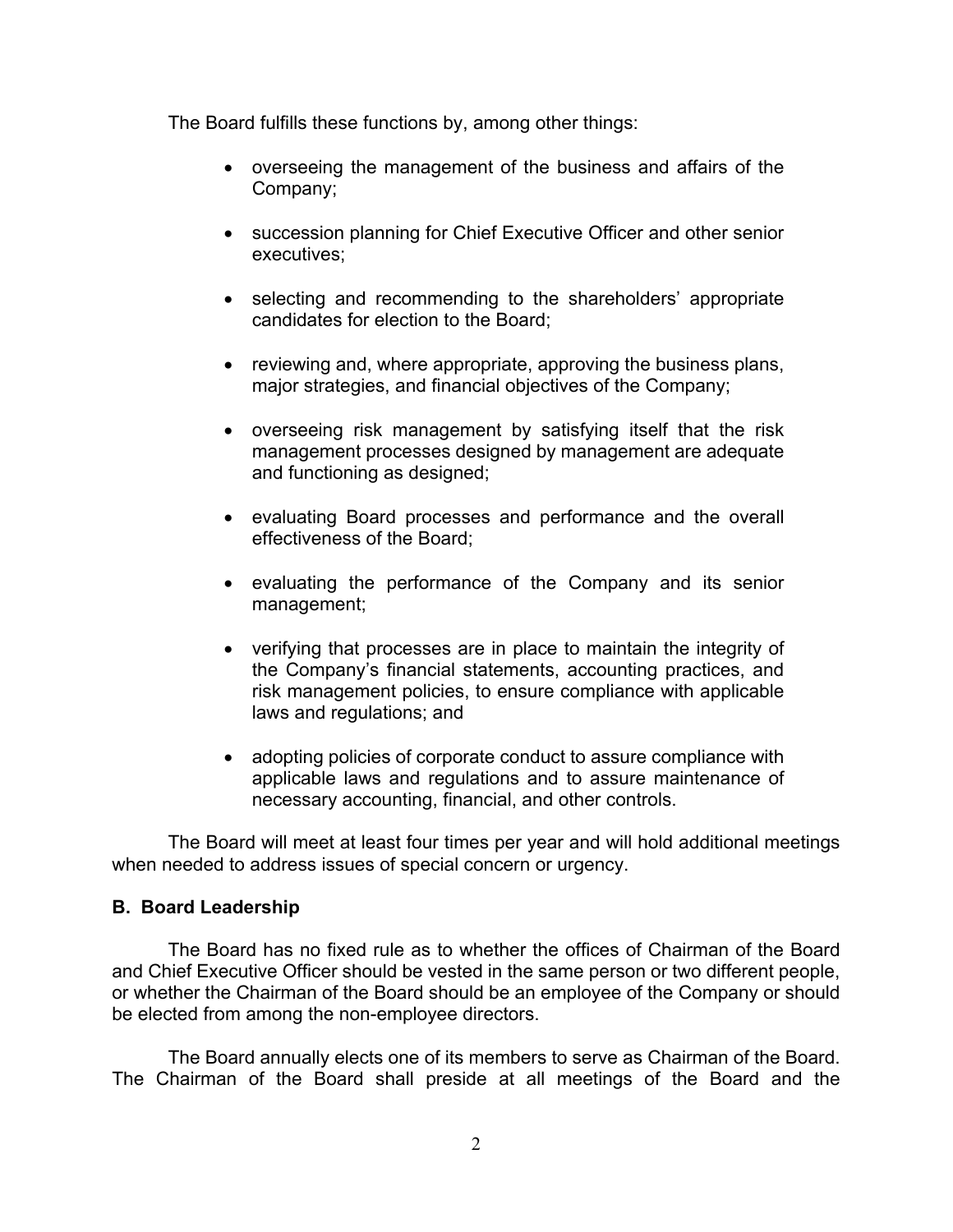shareholders, and shall perform such other duties, and exercise such powers, as prescribed in the Bylaws or by the Board from time to time.

 If the individual elected as Chairman of the Board is the Chief Executive Officer, the Board believes that an Independent Lead Director should be appointed to help ensure robust independent leadership on the Board. When this is the case, the independent directors shall elect an Independent Lead Director for a one-year term. Although annually elected, the Independent Lead Director is generally expected to serve for more than one year.

The Independent Lead Director shall:

- (i) preside at all meetings of the Board at which the Chairman of the Board is not present, including all meetings of independent directors;
- (ii) encourage and facilitate active participation of all directors;
- (iii) serve as a liaison between the independent directors and the Chairman of the Board on sensitive issues and otherwise when appropriate;
- (iv) approve Board meeting materials for distribution to and consideration by the Board;
- (v) approve Board meeting agendas after conferring with the Chairman of the Board and other members of the Board, as appropriate, and may add agenda items in his or her discretion;
- (vi) approve Board meeting schedules to assure that there is sufficient time for discussion of all agenda items;
- (vii) have the authority to call meetings of the independent directors;
- (viii) be available to advise the committee chairs in fulfilling their designated roles and responsibilities to the Board;
- (ix) be available for consultation and communication with shareholders where appropriate, upon reasonable request (this does not preclude other directors from being available for consultation and communicating with shareholders, where appropriate); and
- (x) perform such other functions as the Board or other directors may request.

Agendas, schedules, and information distributed for meetings of Board committees are the responsibility of the respective committee chairs.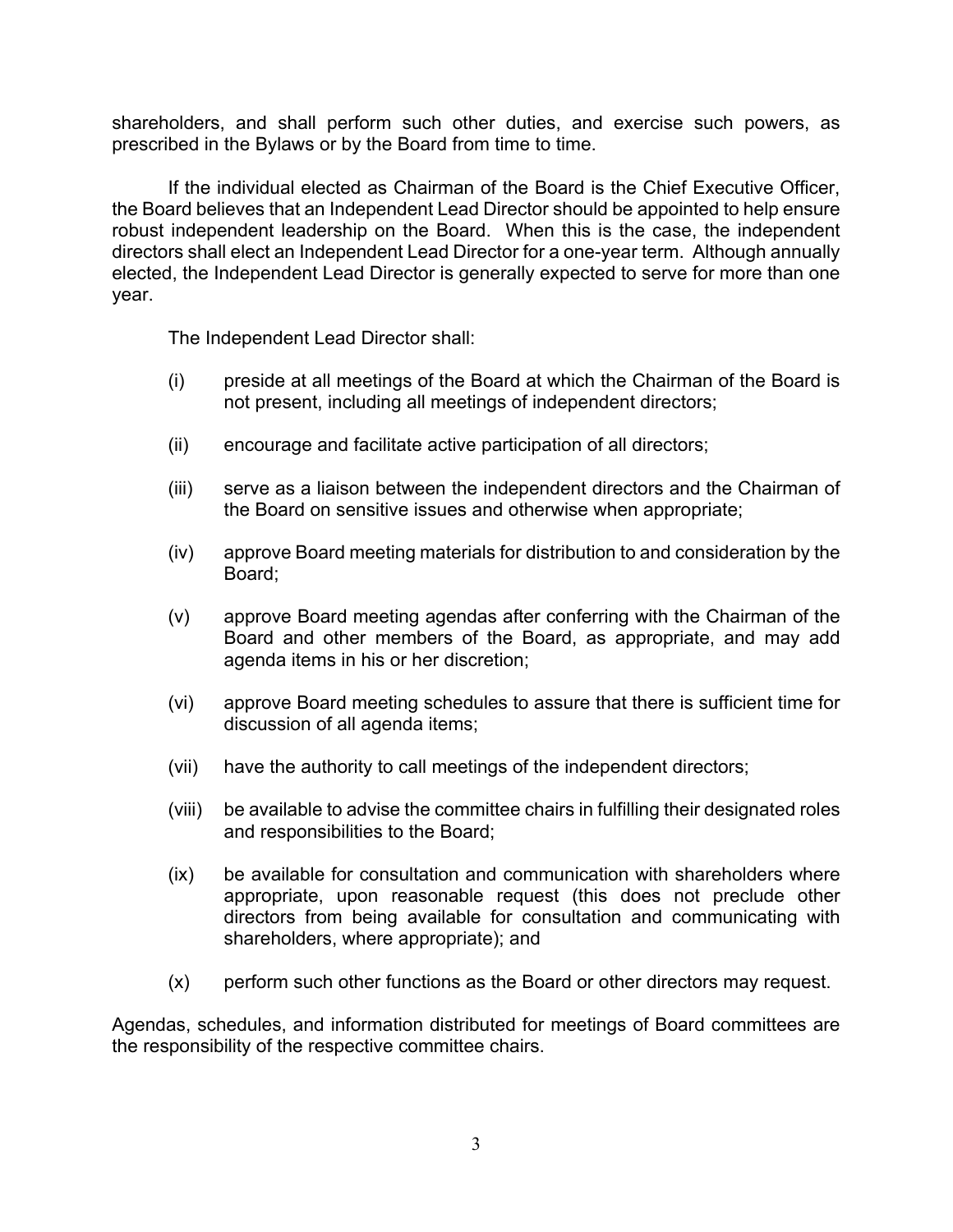### **C. Board Composition**

1. Requisite Skills and Characteristics. The Board will have a majority of directors who, as determined by the Board, meet the criteria for independence required by the New York Stock Exchange ("NYSE"), any applicable laws, rules and regulations and any guidelines established by the Board. The Governance and Social Responsibility Committee ("Governance Committee") is responsible for reviewing with the Board, on an annual basis, the requisite skills and characteristics that the Board seeks in board members as well as the composition of the Board as a whole, including an annual evaluation of whether members qualify as independent under applicable standards. This evaluation will include the consideration of independence, diversity in professional experience, skills, industry background, diversity in race, national origin, and gender, as well as the ability of members (and candidates for membership on the Board) to devote sufficient time to performing their duties in an effective manner. Directors are expected to exemplify the highest standards of personal and professional integrity and to constructively challenge management through their active participation and questioning. Directors are expected to immediately inform the Board of any material changes in their circumstances or relationships that may impact their designation by the Board as independent.

 Nominees for election to the Board must possess certain minimum qualifications and attributes. The nominee: (1) must exhibit strong personal integrity, character and ethics, and a commitment to ethical business and accounting practices; (2) must not be involved in ongoing litigation with the Company or be employed by an entity that is engaged in such litigation; and (3) must not be the subject to any ongoing criminal investigations in the jurisdiction of the United States or any state thereof, including investigations for fraud or financial misconduct. The Board believes that each director should have a basic understanding of: (i) the principal operational and financial objectives, and plans and strategies of the Company; (ii) the results of operations and financial condition of the Company and of any significant subsidiaries or business segments; and (iii) the relative standing of the Company and its business segment in relation to its competitors.

 2. Director Resignation Policy. Any director who is not elected by a majority of the votes cast shall tender his or her resignation to the Governance and Social Responsibility Committee (the "Committee"). The Committee will recommend to the Board whether to accept or reject the resignation offer, or whether other action should be taken. In determining whether to recommend that the Board accept any resignation offer, the Committee will be entitled to consider all factors believed relevant by the Committee's members. The Committee will act within the time period set forth in the following paragraph.

The Board will act on the Committee's recommendation within ninety (90) days following certification of the election results. In deciding whether to accept the resignation offer, the Board will consider the factors considered by the Committee and any additional information and factors that the Board believes to be relevant. If the Board accepts a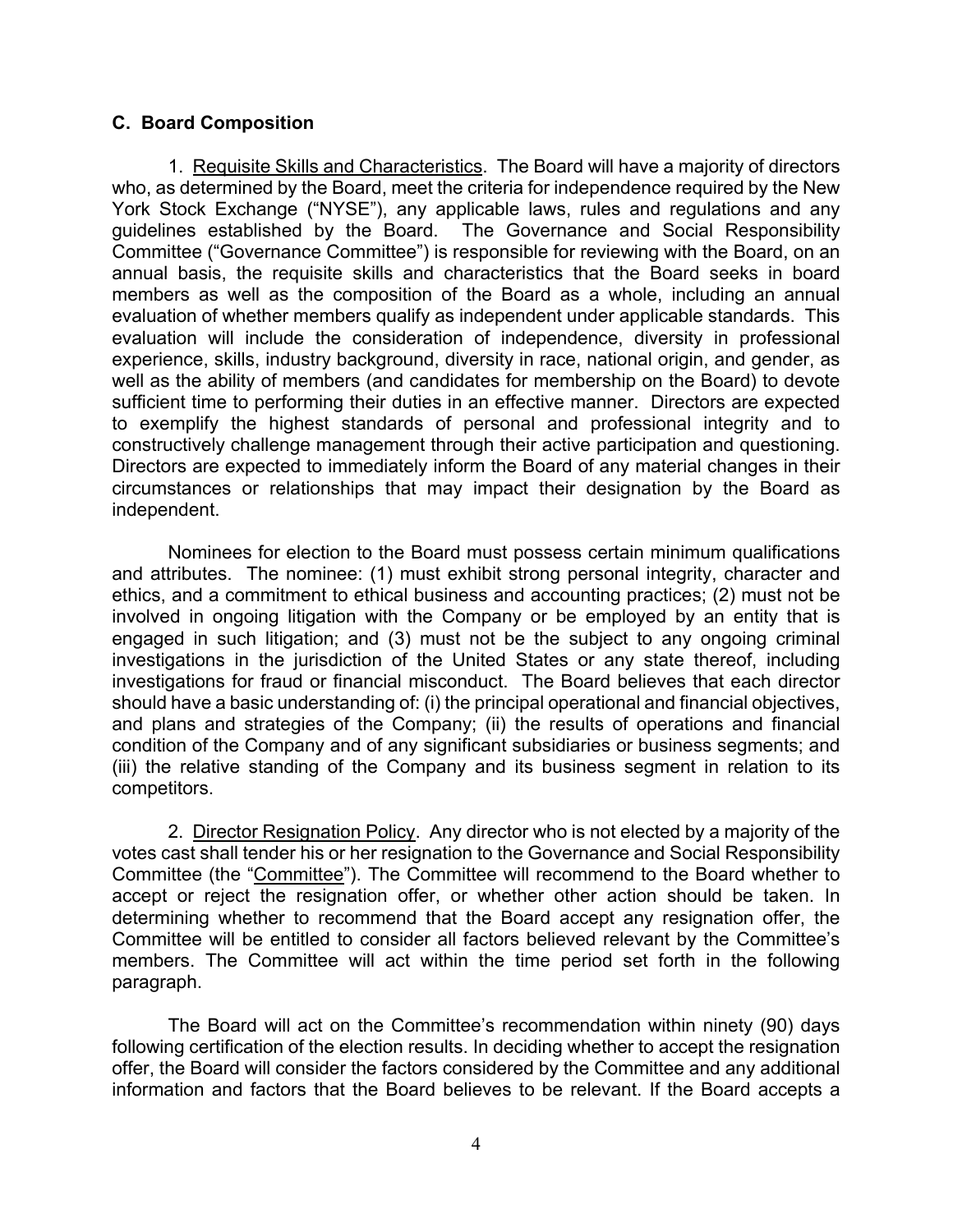director's resignation offer pursuant to this process, the Committee will recommend to the Board and the Board will thereafter determine whether to fill such vacancy or reduce the size of the Board. Any director who tenders his or her resignation pursuant to this provision will not participate in the proceedings of either the Committee or the Board with respect to his or her own resignation offer.

If a director's resignation is not accepted by the Board, the director shall continue to serve until the next annual meeting of shareholders or until his or her successor is duly elected and qualified, or his or her earlier resignation or removal. If a director's resignation is accepted by the Board, then the Board, in its sole discretion, shall fill any resulting vacancy or decrease the size of the Board.

 3. Independence. The Governance Committee will conduct an annual review of the independence of the directors (and candidates for membership on the Board) and will report its findings to the full Board. To assist the Board in making its independence determination, the Board has adopted the following standards consistent with applicable NYSE listing standards. To be independent, the Board must affirmatively determine that the director:

- has no material relationship with the Company (either directly or as a partner, shareholder or officer of an organization that has a relationship with the Company);
- is not currently, or within the past three years was not, employed by the Company (or an immediate family member is not currently, or within the past three years was not, employed as an executive officer of the Company);
- has not received, nor has an immediate family member received, direct remuneration in excess of \$120,000 from the Company during any twelvemonth period within the past three years other than director and committee fees and pension or other forms of deferred compensation for prior services (provided such compensation is not contingent in any way on continued service);
- is not a current partner or employee of a firm that is the Company's internal or external auditor; (ii) does not have an immediate family member who is a current partner of such a firm; (iii) does not have an immediate family member who is a current employee of such a firm and personally works on the Company's audit; or (iv) has not, nor has an immediate family member, been a partner or employee of such a firm and personally worked on the Company's audit within the last three years;
- has not, nor has an immediate family member been, within the last three years, employed as an executive officer of another company where any of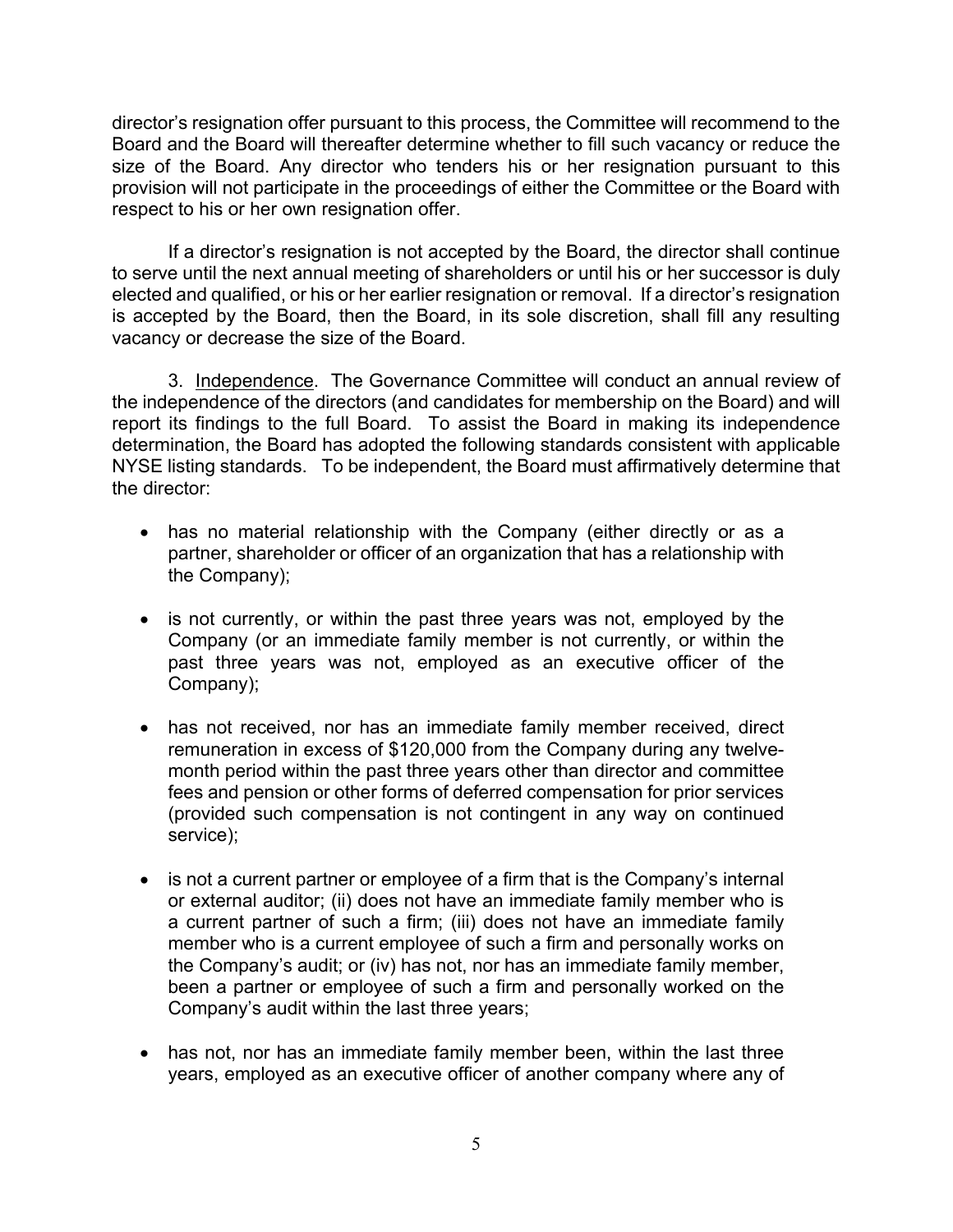the Company's present executive officers at the same time serve or served on that company's compensation committee;

- is not a current employee of, nor is an immediate family member a current executive officer of, a company that has made payments to, or received payments from, the Company for property or services in an amount which, in any of the past three years, exceeds the greater of \$1 million or 2% of the consolidated gross revenues of that company; and
- is not employed by a nonprofit organization where a substantial portion of funding for the past three years (representing at least a greater of \$1 million or 2% of the organization's annual consolidated gross revenues) comes from the Company.

4. Size and Classes of the Board. The Board will be composed of not fewer than 5 and not more than 9 members, as specified in the Certificate of Incorporation and Bylaws. The Governance Committee and the Board periodically review the size of the Board and assess its ability to function effectively and with appropriate diversity and expertise.

 The Board is divided into three classes that serve staggered three-year terms and are as nearly equal in number as possible. The Governance Committee screens candidates for membership, considers qualified nominees for directors recommended by shareholders and makes preliminary recommendations for nominations. The Board proposes to shareholders a slate of nominees for the appropriate class for election to the Board at the Annual Meeting of Shareholders. The Board can fill vacancies in its membership which arise between annual meetings of shareholders.

 5. Tenure. In lieu of pre-determined term limits for directors, the Governance Committee will evaluate each director's continued service on the Board in connection with each annual decision regarding whether such director should be re-nominated to the Board and at such other times as may be appropriate in particular circumstances. In general, the Company believes that directors who have served on the Board for an extended period of time can provide valuable insight into the operations and future of the Company based on their experience with an understanding of the Company's history, policies, and objectives.

 6. Retirement Age. No person shall be eligible for election or reelection as a Director, or for appointment to fill a newly created directorship or a vacancy on the Board, who has attained the age of 75 at the time of such election or appointment.

 7. Memberships on Other Boards. Directors should advise the Chairman of the Board and the Chair of the Governance Committee in advance of accepting an invitation to serve on another public company board. In selecting nominees for membership, the Board considers the other demands on the time of the candidate, and with respect to current members of the Board, their attendance at, preparedness for and participation in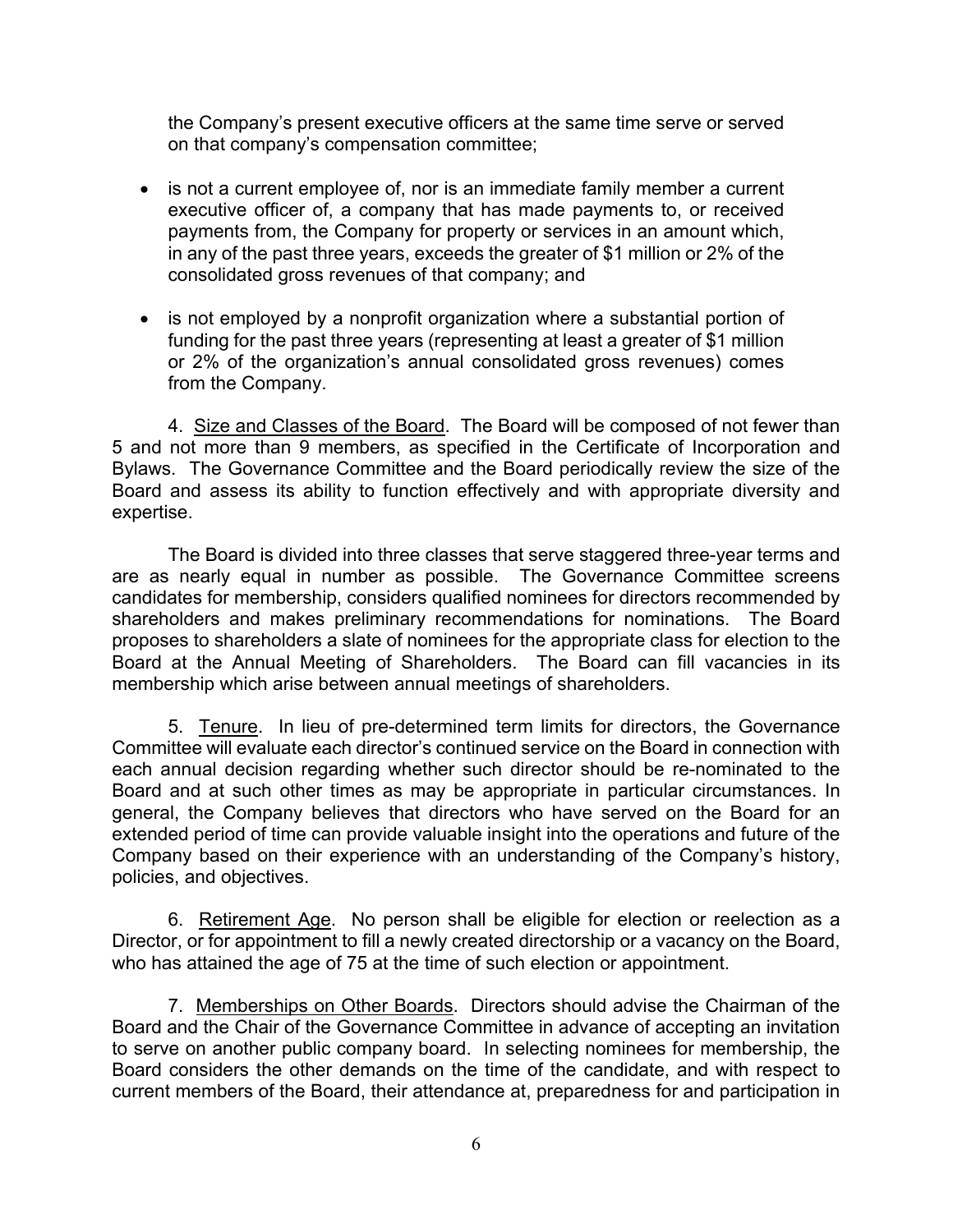Board and committee meetings. Directors should not serve on more than four boards of other public companies in addition to the Company's Board. The Chief Executive Officer should not serve on more than two boards of other public companies in addition to the Company's Board. No member of the Audit Committee may serve on more than three public company audit committees without first obtaining the prior approval of the Board.

 8. Changes in Present Job Responsibilities. The Board does not believe that when a director's principal occupation, job responsibilities, or job status materially changes during his or her tenure on the Board that they should necessarily leave the Board. However, in such circumstances, they are required to submit a notice of any such change to the Chairman of the Board and Chair of the Governance Committee. The Governance Committee will recommend to the Board the action, if any, to be taken in response to such development.

# **D. Ethics and Conflicts of Interest**

1. General. The Board expects its directors to act ethically and avoid any action, position or interest that conflicts with the interests of the Company or gives the appearance of a conflict. The Board represents the interests of the shareholders and provides oversight of management performance on the shareholders' behalf. The Board's responsibilities in performing this oversight function include a duty of care and a duty of loyalty, as described below. A key part of fulfilling the Board's duties is for each director to avoid any conflicts of interest with the Company. In order to provide guidance to the Board with respect to any actual or potential conflict of interest, the Board has adopted these policies and procedures (which are in addition to the other provisions of these Guidelines and the Code (as defined below), which continue to apply with respect to actual or potential conflicts of interest).

2. Director Responsibilities. A director owes certain fiduciary duties to the Company, including the duty of care and the duty of loyalty. A director's duty of care refers to the responsibility to exercise appropriate diligence in overseeing the management of the Company, making decisions and taking other actions. A director's duty of loyalty refers to the responsibility to act in good faith and in the Company's best interests, not the interests of the director, a family member, or an organization with which the director is affiliated. Directors shall not use their positions for personal gain. Finally, it is the responsibility of each director to ensure that other commitments do not conflict or materially interfere with the director's duties and responsibilities to the Company.

3. Disclosure. If any actual or potential conflict of interest develops, the director should immediately report the matter to the Chairman of the Board or Independent Lead Director. Without limiting the generality of the foregoing, a director shall promptly disclose to the Board any personal or outside interest, relationship or responsibility (financial, professional or otherwise) held by the director with respect to any potential or actual transaction, agreement or other matter which is or may be presented to the Board for consideration, even if such interest, relationship or responsibility has otherwise generally been disclosed to Chairman of the Board or Independent Lead Director or the Board.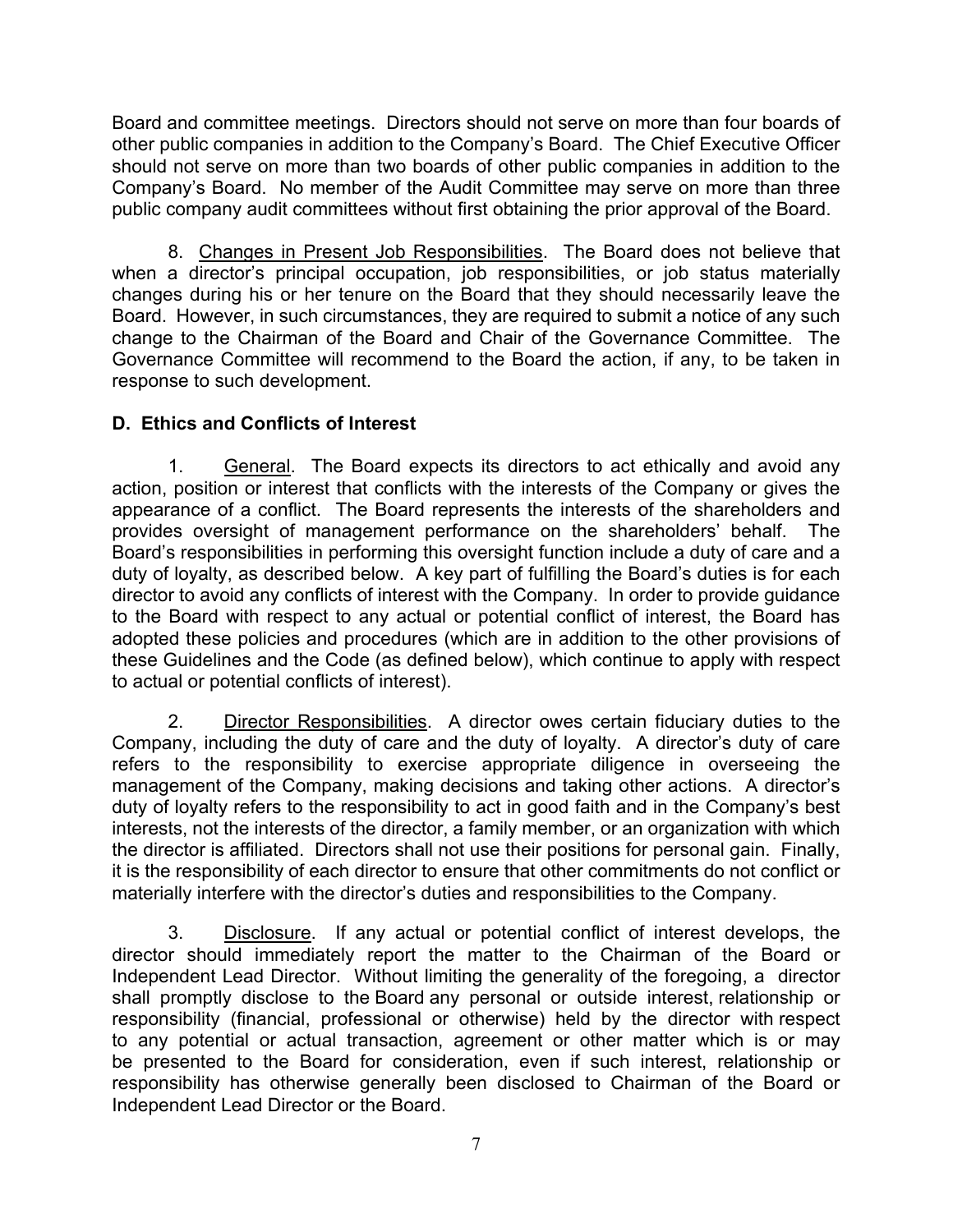4. Board Action. With respect to any potential conflict, the Board, may decide, with the abstention of the potentially interested director, whether such director may participate in any reporting, discussion or vote on the issue that gave rise to the potential conflict. The General Counsel, the Corporate Secretary or any Assistant Corporate Secretary shall cause to be withheld any information on such issues from the Board materials distributed to the applicable director and take all such other action necessary to effectuate this policy.

5. Recusal. Any director with such an interest, relationship, or responsibility which conflicts (or may conflict) with the interest of the Company or its shareholders, shall recuse himself or herself from any reporting, discussions and vote on the issue that gave rise to the potential conflict and, if necessary, from the relevant Board meeting, or applicable part thereof. Further, when any such interest, relationship or responsibility which conflicts or potentially conflicts with the interest of the Company or its shareholders arises from a director's role or affiliation with a third party, such director shall also recuse himself or herself from any reporting, discussions and vote on such issue within such third party.

6. Resignation. In circumstances where a director has a significant, ongoing and irreconcilable conflict, and where such personal or outside interest, relationship or responsibility significantly impedes the director's ability to carry out his or her fiduciary responsibility to the Company, resignation from the Board or the conflicting interest may be appropriate and/or required.

7. Applicability of the Code of Business Conduct and Ethics for Directors, Officers and Employees. Directors shall comply with the Company's Code of Business Conduct and Ethics for Directors, Officers and Employees ("Code"), provided that in the event of any inconsistency between the conflict of interest provisions in Section D of these Guidelines and the conflict of interest provisions contained in the Code, the provisions of this Section D shall apply.

## **E. Board Meetings and Materials**

 1. Scheduling and Selection of Agenda Items for Board Meetings**.** Board meetings are scheduled quarterly. In addition to regularly scheduled meetings, additional Board meetings may be called upon at any time to address specific needs of the Company. The Board may also act from time to time by unanimous written consent.

 Typically, the meetings are held at the Company's headquarters in Coeur d'Alene, Idaho, but occasionally a meeting is held at another location, such as one of its operations.

The Chairman of the Board, in consultation with the Chief Executive Officer or Independent Lead Director, will establish the agenda for each Board meeting. Each Board member is free to suggest the inclusion of items on the agenda. Each Board member is free to raise at any Board meeting subjects that are not on the agenda for that meeting. All meetings of the Board shall be held pursuant to the Bylaws of the Company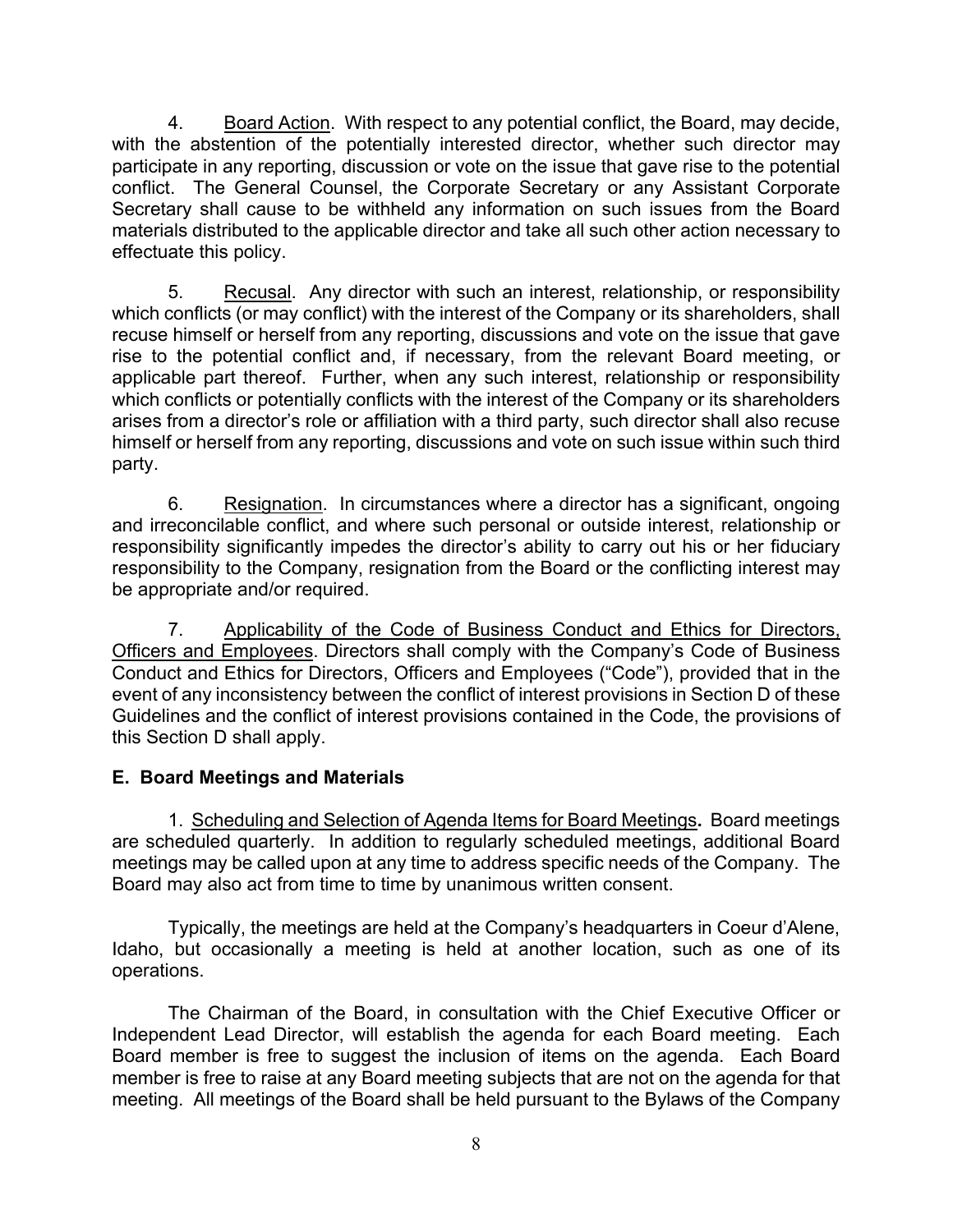with regard to notice and waiver thereof, and written minutes of each meeting, in the form approved by the Board, shall be duly filed in the Company's records.

 2. Board Material Distributed in Advance. Management will be responsible for assuring that information and data that are important to the Board's understanding of the Company's business and to all matters expected to be considered and acted upon by the Board be distributed in writing to the Board sufficiently in advance of each Board meeting and each action to be taken by written consent, to provide the directors a reasonable time to review and evaluate such information and data. Management will make every attempt to see that this material is as concise as feasible, while still providing sufficient information to permit the Board to be appropriately informed of material matters to be considered at each Board meeting or other Board action.

 It is recognized that circumstances will arise when it is not feasible to provide information relating to certain agenda items in advance (or at least not very much in advance) of a Board meeting or an action to be taken by written consent. In such event, reasonable steps shall be taken (which may include extending the length of the Board meeting to allow more discussion, adjourning the meeting for a brief period to allow directors time to review such information, deferring a vote until a follow-up telephonic meeting, or other measures as appropriate) to permit the directors to become reasonably informed as to the matter before voting on it.

 As a general rule, presentations on specific subjects also should be sent to the Board members in advance so that Board meeting time may be conserved, and discussion time focused on questions that the Board has about the material. On those occasions in which the subject matter is too sensitive to distribute in written form, there will be an opportunity for full discussion of the presentation at the meeting.

3. Director Access to Management, Employees and Outside Advisors. It usually will be important for executive officers to attend Board meetings in order to provide additional insight into the items being discussed. The Board also encourages the executive officers to bring non-executive managers to Board meetings, from time to time, who can provide additional insight into the items being discussed because of personal involvement in these areas. Directors also have full and free access to management, employees of the Company or outside advisors at any time. Meetings or contacts may be arranged through the Company's Chief Executive Officer or Corporate Secretary or directly by the director. It is the expectation of the Board that directors will keep the Chief Executive Officer informed of communications between a director, management, and any employee of the Company or outside advisor, as appropriate.

4. "Executive Session" Meetings of Independent Directors. The independent directors shall meet separately in regularly scheduled executive sessions, without the presence of management directors or executive officers of the Company. Such regularly scheduled separate meetings shall be held at such times as may be determined by the Chairman of the Board or any Independent Lead Director then serving.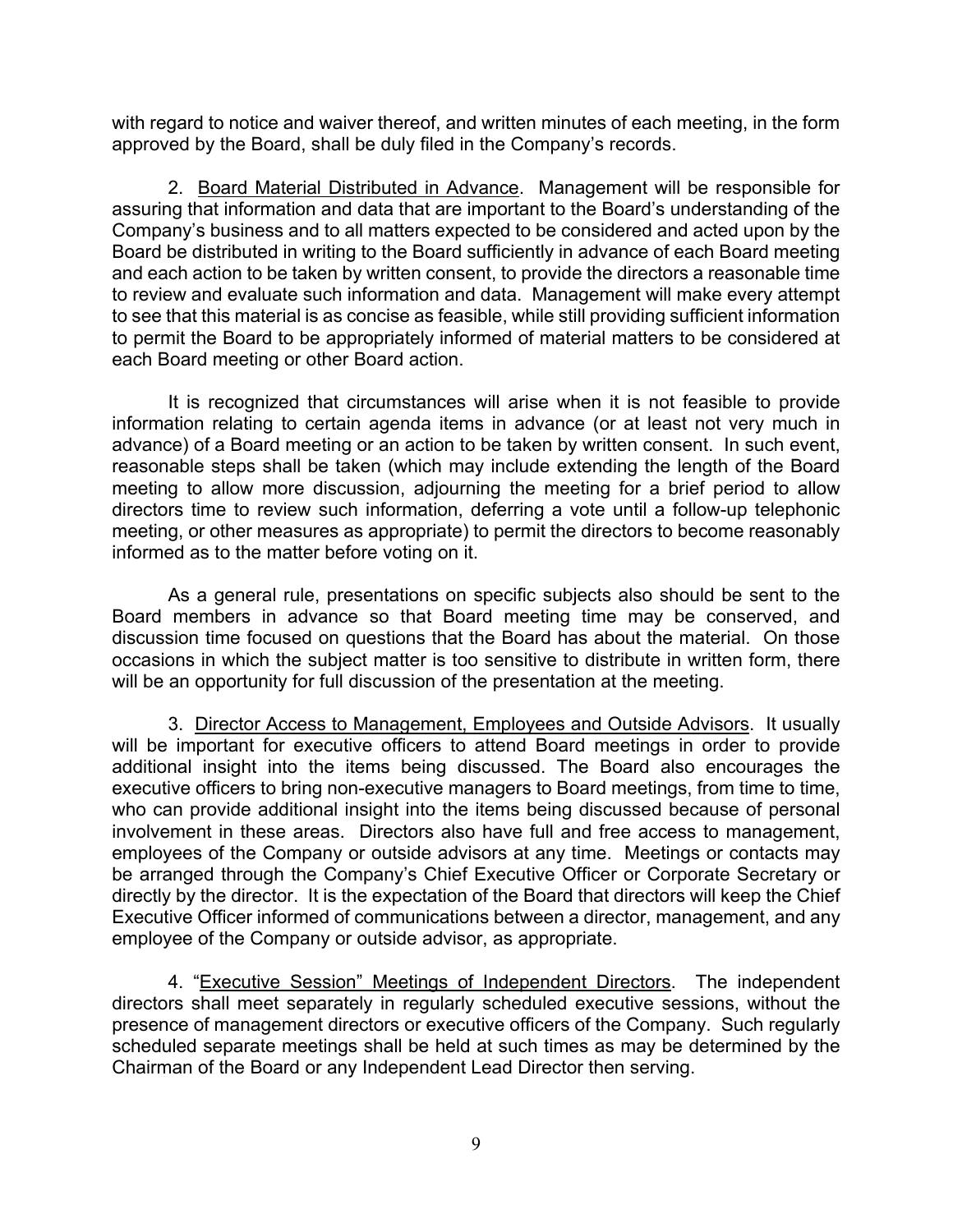### **F. Board Committees and Risk Oversight**

 1. Standing Committees. At all times, the Board will have an Audit Committee, a Compensation Committee, a Governance and Social Responsibility Committee and an Executive Committee. The members of the Audit Committee, the Compensation Committee and the Governance and Social Responsibility Committee will be independent directors under the criteria established by the NYSE, and any other applicable rules or regulations.

2. Other Committees. In addition to the standing committees, the Board currently has established a Health, Safety, Environmental and Technical Committee. The Board may, from time to time, establish or maintain additional or alternative committees that it determines to be necessary or appropriate.

 3. Committee Assignments. Committee members and chairpersons will be appointed annually by the Board upon the recommendation of its Governance Committee. Where possible, committee chairpersons will have had prior service on the committee. There are no fixed terms for service on committees.

 4. Charters. The Audit, Compensation, Governance, and Health, Safety, Environmental and Technical Committees operate under written charters setting forth their purpose, duties, and responsibilities, and providing for an annual self-evaluation of their performance. These charters will be published on the Company's website and will be made available in print to any shareholder who requests them.

## **G. Risk Oversight**

 The Board provides independent risk oversight with a focus on the most significant risks facing the Company, including strategic, operational and reputational risks. It has also delegated specific risk oversight responsibility to the committees of the Board as follows: the Audit Committee oversees risk relating to the financial statements, financial systems, the financial reporting process, compliance and auditing; the Compensation Committee oversees risk relating to senior executive compensation; the Governance Committee oversees risk relating to corporate governance and public policy initiatives; and the Health, Safety, Environmental and Technical Committee oversees the environment, health and safety compliance of the Company.

## **H. Committee Meetings and Material**

1. Scheduling and Selection of Agenda Items for Committee Meetings. Committee meetings are generally held in conjunction with full Board meetings. The Chairman of the Board and Chief Executive Officer in consultation with the Chairperson of each committee will establish the agenda for each committee meeting. The Chairperson of each committee, with the assistance of appropriate members of management, determines the frequency and length of committee meetings (consistent with any applicable charter requirements) and develops the agenda for committee meetings. All meetings of each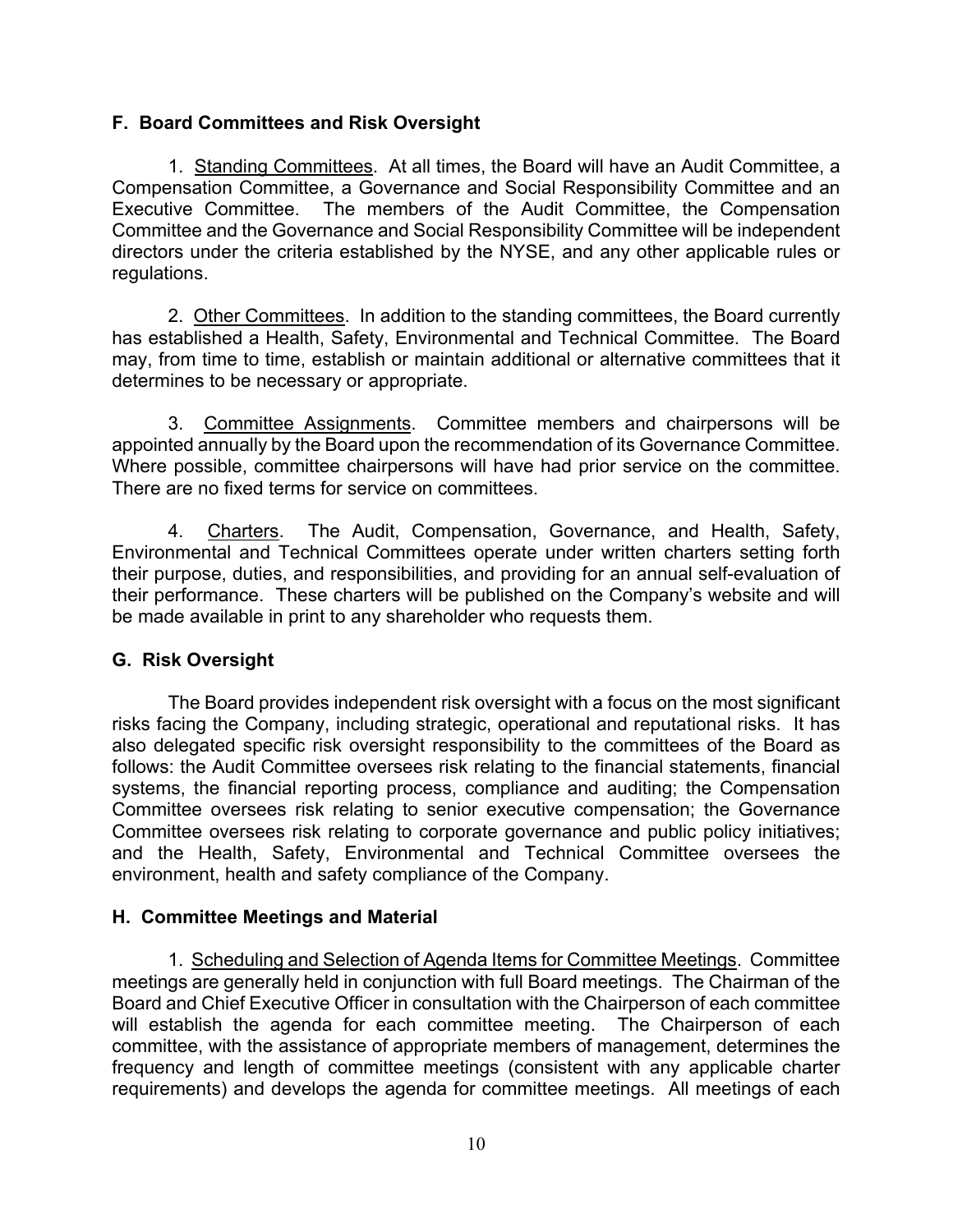committee shall be held pursuant to the Bylaws of the Company with regard to notice and waiver thereof, and written minutes of each meeting, in the form approved by the relevant committee, shall be duly filed in the Company's records. Board members who are not members of a particular committee are welcome to attend meetings of that committee.

 A report regarding each committee meeting will be provided to the full Board, as appropriate. Upon request, a director will be given copies of the minutes of any committee meeting. In addition, the chairperson of each committee will report to the full Board regarding matters that should be brought to the attention of the Board.

 2. Committee Material Distributed in Advance. Management will be responsible for assuring that information and data that are important to the committee's understanding of the matters within the committee's authority and the matters to be considered and acted upon by a committee are distributed to each member of such committee sufficiently in advance of each such meeting or action taken by written consent, to provide reasonable time to review and evaluation of such information and data. The other provisions applicable under Section E.2. of these Guidelines regarding distribution of Board materials in advance shall apply equally to distribution of committee materials in advance.

### **I. Director Orientation and Continuing Education**

 The Company's Chief Executive Officer and Chief Financial Officer will be responsible for providing an orientation program for new directors, which will include presentations by members of senior management on the Company's strategic plans, financial statements and key issues, policies, and practices, and for periodically providing materials and updates to all directors on issues and subjects that would assist them in fulfilling their responsibilities.

### **J. Director Compensation**

 The form and amount of director compensation will be determined by the Compensation Committee and recommended to the full Board in accordance with the Compensation Committee's policies and principles set forth in its charter and applicable legal and regulatory guidelines. The Board will review recommendations from the Compensation Committee and determine the form and amount of compensation for nonemployee directors. The Compensation Committee and/or the Board may request information from Company staff or outside consultants on the compensation of boards of comparable companies.

### **K. Management Succession**

The entire Board will work with the appropriate committee(s), such as the Compensation Committee or the Governance Committee, and if appropriate, the Company's Chief Executive Officer, to nominate and evaluate potential successors to the Chief Executive Officer. Included in this process is a succession plan that identifies any internal candidates and plans for their development, as well as any external candidates.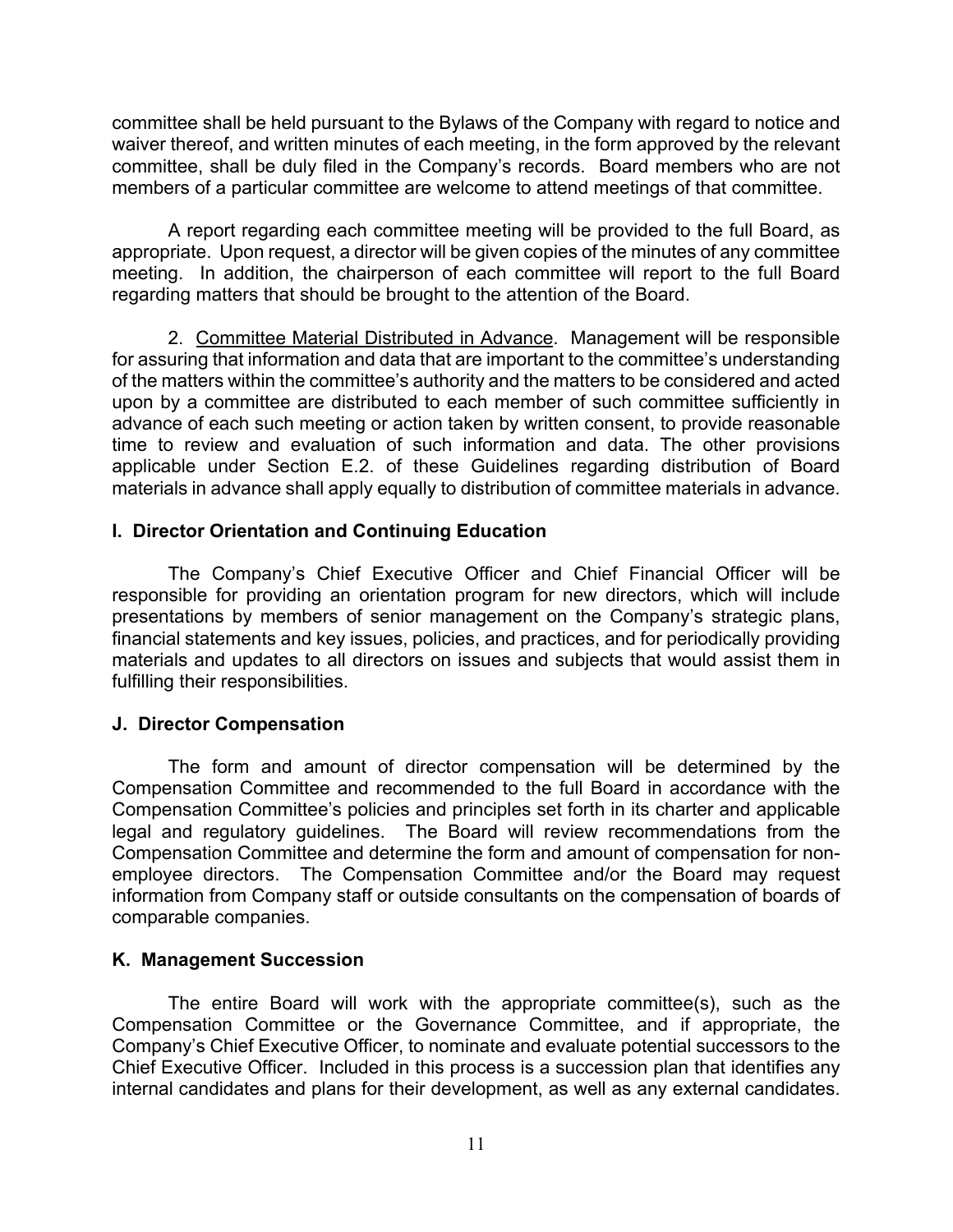The Board will annually review the Chief Executive Officer succession plan. The Board, with the assistance of the appropriate committee(s), and working with the Chief Executive Officer and human resources department, will also oversee executive officer development and corporate succession plans for the other executive officers of the Company in order to provide continuity in senior management.

The succession plan covers identification of internal candidates, development plans for internal candidates, and identification of external candidates.

 In the event of the sudden death, resignation, removal or incapacitation of the Chief Executive Officer, the Chairman of the Board shall act as the Chief Executive Officer until his successor is duly elected. Such an event shall trigger the election of an Independent Lead Director under Section B of these Guidelines.

 The entire Board will work with the Governance Committee to nominate and evaluate potential successors to the Chairman of the Board. However, in the event of the sudden death, resignation, removal, or incapacitation of the Chairman of the Board, as provided in the Bylaws, the Chief Executive Officer shall act as the Chairman of the Board until his or her successor is duly elected. Such an event shall trigger the election of an Independent Lead Director under Section B of these Guidelines.

### **L. Related-Person Transactions**

 All directors and executive officers must report any transaction or anticipated transaction that might qualify as a related-person transaction pursuant to Item 404(a) of SEC Regulation S-K to the General Counsel. The Company also collects information that would reveal related-person transactions from questionnaires sent to executive officers and directors each year. The Audit Committee will review pending and ongoing transactions to determine whether they conflict with the best interests of the Company, impact a director's independence or conflict with the Company's Code of Business Conduct and Ethics for Directors, Officers and Employees. If a related-person transaction is completed, the Audit Committee will determine whether rescission of the transaction, disciplinary action or reevaluation of a director's independence is required.

## **M. Management's Responsibilities**

 1. General. Management is responsible for operating the Company in an effective, ethical, and legal manner designed to produce value for the Company's shareholders consistent with the Company's policies and standards, including these Guidelines. Management also is responsible for enforcing and complying with mandatory provisions of the Company's policies and standards. Senior management is responsible for understanding the Company's income-producing activities and the material risks being incurred by the Company and also is responsible for avoiding conflicts of interest with the Company and its shareholders.

2. Financial Statements and Disclosures. Management is responsible for producing, under the oversight of the Board and the Audit Committee, financial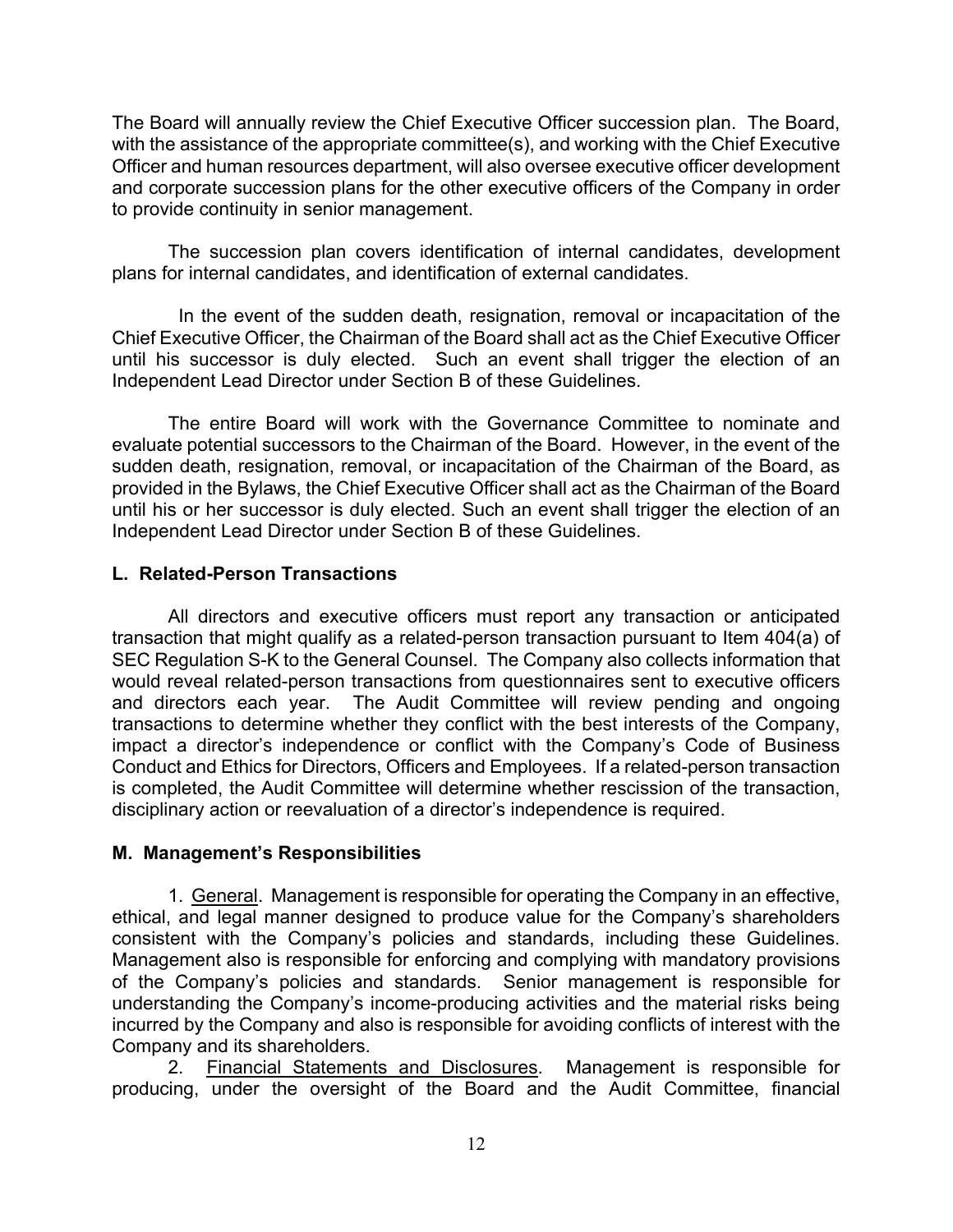statements that fairly present the Company's financial condition, results of operations, cash flows and related risks in a clear and understandable way, for making timely and complete disclosures to investors, and for keeping the Board and the appropriate committees of the Board well-informed on a timely basis as to all matters of significance to the Company.

 3. Strategic Planning. The Chief Executive Officer and senior management are responsible for developing and presenting to the Board the Company's strategic plans and for implementing those plans as approved by the Board.

4. Annual Operating Plans and Budgets. The Chief Executive Officer and senior management are responsible for developing and presenting to the Board the Company's annual operating plans and annual budgets and for implementing those plans and budgets as approved by the Board.

 5. Effective Management and Organizational Structure. The Chief Executive Officer and senior management are responsible for selecting qualified members of management and for implementing and working with an effective organizational structure appropriate for the Company's particular circumstances.

 6. Setting of Strong Ethical Standards. Senior management, and especially the Chief Executive Officer, is responsible for setting strong ethical standards including integrity and compliance on the part of all persons associated with the Company, with applicable legal requirements and with the Company's policies and standards.

 7. Internal Controls and Procedures. Senior management is responsible for developing, implementing, and monitoring an effective system of internal controls and procedures to provide reasonable assurance that: (i) the Company's transactions are properly authorized; (ii) the Company's assets are safeguarded against unauthorized or improper use; and (iii) the Company's transactions are properly recorded and reported. Such internal controls and procedures also shall be designed to permit preparation of financial statements for the Company in conformity with generally accepted accounting principles or any other criteria applicable to such statements.

 8. Disclosure Controls and Procedures. Senior management is also responsible for establishing, maintaining, and evaluating the Company's "disclosure controls and procedures." The term "disclosure controls and procedures" means controls and other procedures of the Company that are designed to ensure that information required to be disclosed by the Company in the reports filed by it under the Securities Exchange Act of 1934 ("Exchange Act") is recorded, processed, summarized, and reported within the time periods specified in the Securities and Exchange Commission's rules and forms. "Disclosure controls and procedures" include, without limitation, controls and procedures designed to ensure that information required to be disclosed by the Company in the reports it files under the Exchange Act is accumulated and communicated to the Company's management, including its principal executive and financial officers, to allow timely decisions regarding required disclosure.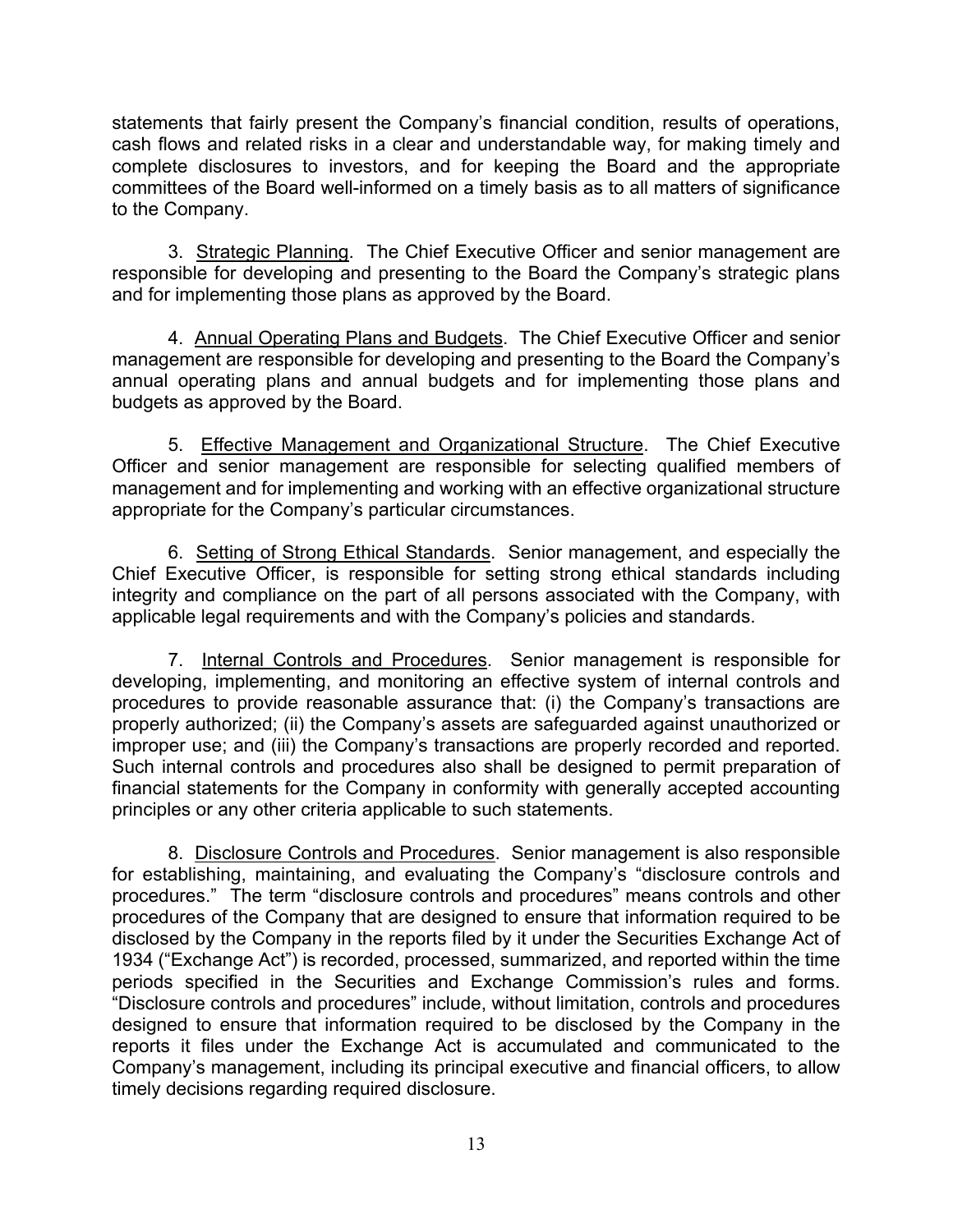#### **N. Stock Ownership Guidelines**

1. Policy. In an effort to more closely align the financial interests of directors and executive officers with those of shareholders, the Company has adopted the following stock ownership guidelines. Subject to the other terms in this Section N, (i) the Chief Executive Officer shall own Company common stock having a value of six-times his annual base salary, (ii) all other executive officers<sup>1</sup> shall own Company common stock having a value of two-times their annual base salary, and (iii) independent directors shall own Company common stock having a value of three-times their annual cash retainer. The Chief Executive Officer and the other executive officers shall each meet these ownership guidelines by the later of June 2017 or five years after the date on which such officer commences such position with the Company. If an executive officer becomes subject to a greater ownership amount due to a promotion or an increase in base salary, such officer shall meet the higher ownership requirement within three years of the date of such increase. Newly appointed or elected independent directors shall achieve their value requirement within five years of their appointment or election to the Board. In the event an independent director's cash retainer increases, such director shall meet the higher stock ownership requirement within three years of the date of such increase.

2. Valuation. The value of the stock ownership requirement for any independent director or executive officer shall be based on his or her then-current annual retainer or base salary, as appropriate, while the value of Company common stock owned by an independent director or executive officer shall be calculated by using the average closing price of the Company's common stock on the NYSE for the previous calendar year prior to the date of measurement. Notwithstanding the foregoing, because share prices of all companies are subject to market volatility, the Board believes that it would be unfair to require an independent director or an executive officer to purchase additional shares of Company common stock simply because the Company's common stock price declines. In the event there is a decline in the Company's common stock price that causes an independent director's or an executive officer's stock holdings to fall below the applicable requirement, such independent director or executive officer shall not be required to purchase additional shares to meet the requirement. However, in such an event and subject to Section 4 below (Options), such independent director or executive officer shall not sell or transfer any shares until the requirement has again been satisfied.

3. Shares Used in Determining Ownership Valuation. Independent directors and executive officers may satisfy their stock ownership requirement with Company common stock from the following sources:

> shares owned directly by the independent director or executive officer or their immediate family members residing in the same household;

<sup>1</sup> For the purpose of these stock ownership guidelines "executive officer(s)" has the definition provided by Rule 3b-7 under the Exchange Act.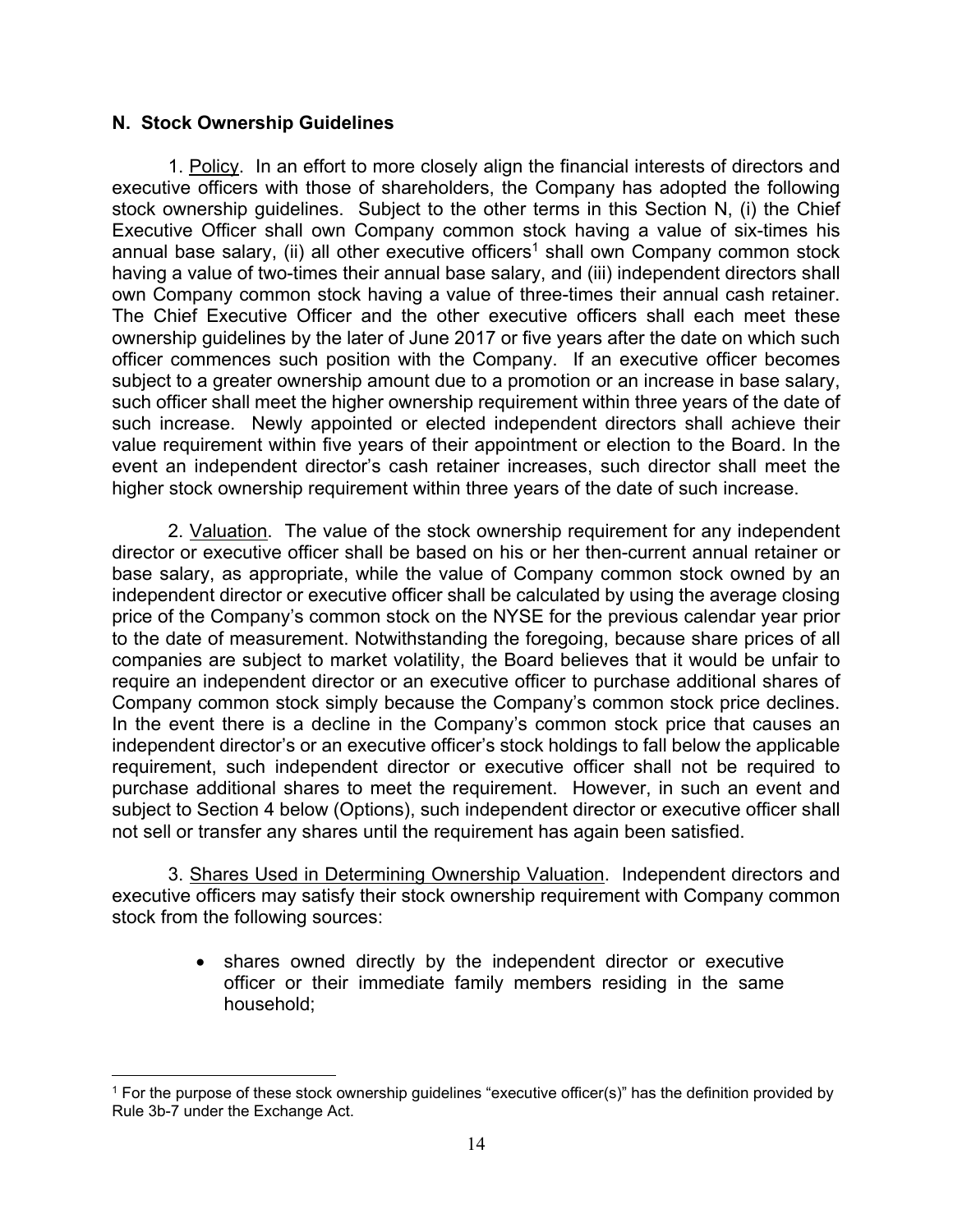- shares owned indirectly (e.g., by spouse or trust) for the benefit of the independent director or executive officer or their immediate family members residing in the same household;
- shares held in qualified plans (e.g.,  $401(k)$  plans);
- vested shares (or share units) held in non-qualified plans (including the Company's Key Employee Deferred Compensation Plan);
- unvested time-based restricted stock, restricted stock units or phantom stock; and
- shares held in the Stock Plan for Non-Employee directors.

Unexercised stock options and unearned performance shares are not counted toward meeting these requirements.

 4. Options. Each executive officer of the Company is prohibited from selling Company common stock acquired by exercising stock options until such officer is in compliance with his or her ownership requirement hereunder. Notwithstanding the preceding sentence, executive officers may immediately sell Company common stock acquired by exercising stock options for the limited purpose of paying the exercise price of the stock option and any applicable tax liability.

 5. Amendment; Administration. Only the Board may revise, amend, or restate these stock ownership guidelines. However, the Board has delegated to the Compensation Committee certain powers and responsibilities, including the following: (i) waiver of the applicability of these guidelines, including, without limitation, in cases such as financial hardship or compliance with a court order (e.g., divorce settlement); (ii) monitoring compliance with these guidelines; and (iii) enforcement of these guidelines on a case-by-case basis and imposition of any penalty for failure to satisfy the applicable requirements, including, but not limited to ineligibility for future grants of long-term incentive plan awards or annual equity retainer.

6. Conflicts. These stock ownership guidelines supersede any previous policy of the Company concerning stock ownership guidelines or requirements. In the event of any conflict or inconsistency between these guidelines and any other materials previously distributed by the Company, these guidelines shall govern.

### **O. Clawback Policy**

The Company has a clawback policy with respect to incentive awards made to executive officers. In the event of a restatement of the Company's financial results as a result of a material error in a financial statement, the members of the Board considered to be independent for the purpose of the listing standards of the NYSE or the Compensation Committee, if so designated by such members of the Board, will review all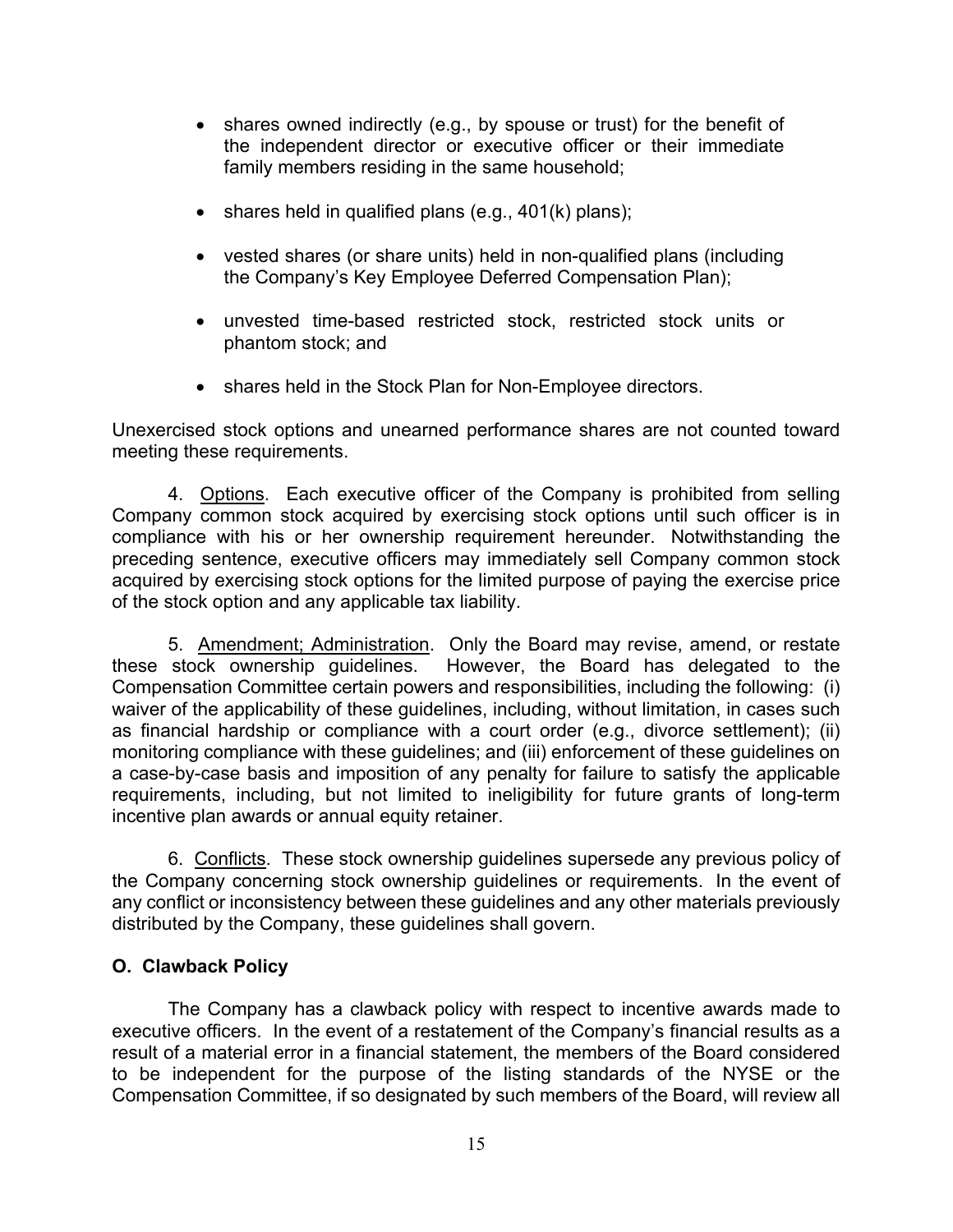incentive-based compensation that was paid to the Company's current or former executive officers (or any successor plans thereto) based solely on the achievement of specific corporate financial goals ("Incentive Award") during the period of the restatement. If any Incentive Award would have been lower had the Incentive Award been calculated based on the Company's restated financial results, the Board will, as and to the extent it deems appropriate, including with respect to intent or level of culpability of the relevant individual(s), seek to recover from any executive officer, any portion of an Incentive Award paid in excess of what would have been paid based on the restated financial results.

In determining whether to seek recovery of an Incentive Award, the Board may take into account any considerations it deems appropriate, including whether the assertion of a claim may violate applicable law or adversely impact the interests of the Company in any related proceeding or investigation, the extent to which the executive officer's conduct was responsible for the error that resulted in the restatement, and the cost and likely outcome of any potential litigation in connection with the Company's attempts to recoup compensation.

This policy shall be effective for Incentive Awards paid to any executive officer for performance periods beginning after February 22, 2013. The period for which the Board may seek recoupment shall be limited to the three fiscal years preceding the date the Company is required to prepare a restatement. The executive officers whose compensation is covered by this policy shall be all executive officers of the Company (within the meaning of Rule 3b-7 under the Exchange Act). Further, the Company may take such other disciplinary action, including under other Company policies, against any executive officer whose misconduct led to the restatement as it deems necessary and appropriate, including termination of employment.

In addition to the other requirements of this Section O, this policy shall only apply in situations where a restatement is the result of material non-compliance with financial reporting requirements, and will not apply, for example, where any such restatement results from (i) a change in applicable accounting rules, standards, or interpretations; (ii) a change in segment designations; or (iii) the discontinuance of an operation. All Incentive Award statements or terms or conditions of any Incentive Award by the Company to an executive officer granted shall include a provision incorporating the requirement of this policy.

#### **P. Insider Transactions**

 Directors and executive officers are expected to comply with all applicable laws and regulations applicable to trading in the Company's securities. In addition, directors and executive officers may not trade shares of the Company's common stock during any blackout period, including an administrative "blackout" period affecting the Company's 401(k) plan or pension plan pursuant to which a majority of the Company's employees are restricted from trading shares of the Company's common stock or transferring funds into or out of the Company common stock fund, subject to any legal or regulatory restrictions and the terms of the Company's Policy on Insider Trading.